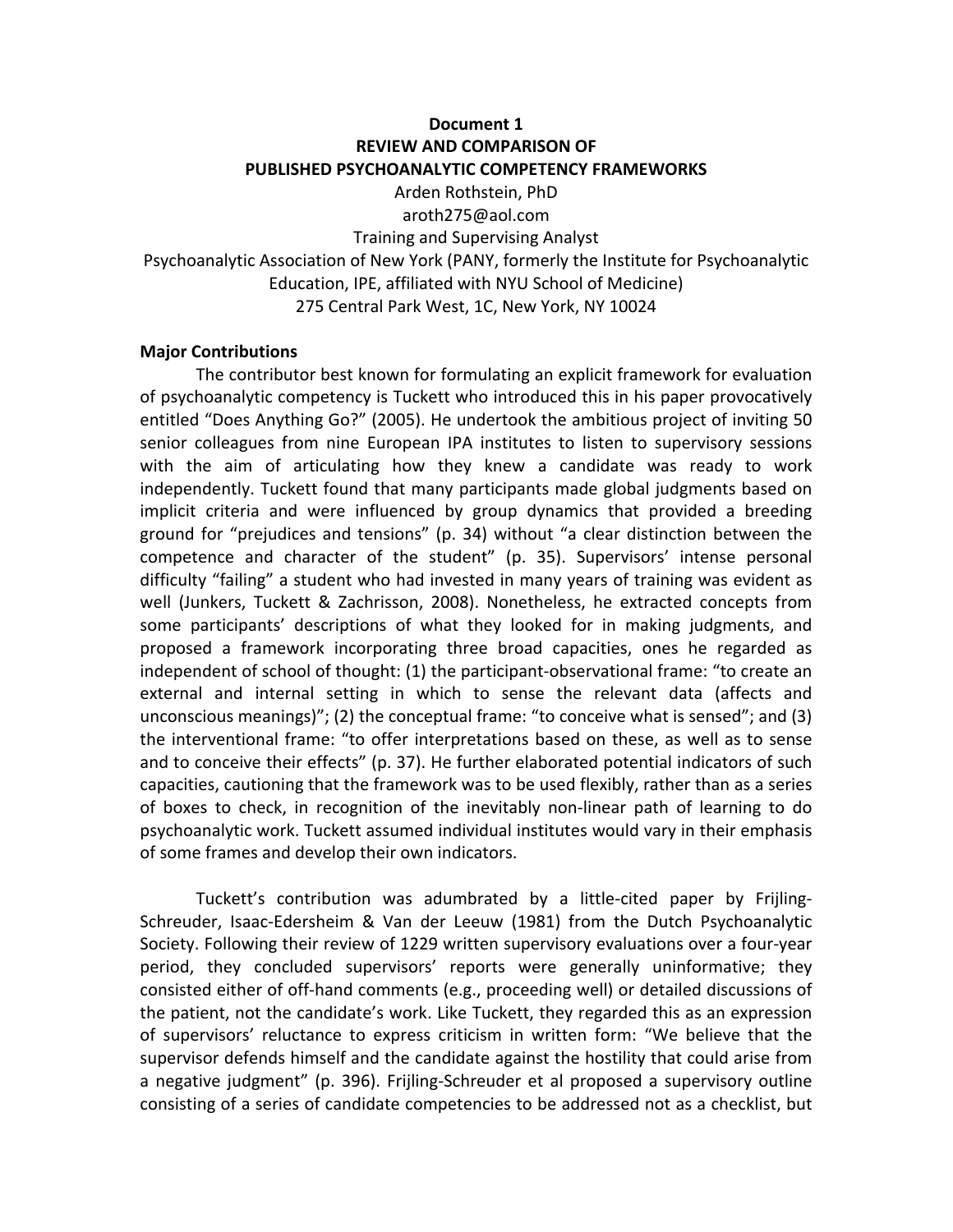rather as orienting points to be incorporated in written reports when relevant. Although they were organized differently from Tuckett's categories, most of the same psychoanalytic abilities were included.

Cabaniss (2008), working contemporaneously with Tuckett, described the graduation criteria formulated by a task force at the Columbia University Center for Psychoanalytic Training and Research. They began by specifying six learning objectives relevant to multiple aspects of the candidate's education, including supervision and  $technique$  and process classes:  $(1)$  assessment/diagnosis/treatment planning;  $(2)$ establishing a treatment/working alliance; (3) empathy/analytic listening; (4) technique; (5) formulation/writing and (6) supervision. These objectives were related to phase of candidacy: first year, mid-level and senior candidates. Each member of a supervisory pair, the supervisor and candidate, independently writes reports that address the candidate's progress in attaining each learning objective, as well as the progress of the particular analysis on which they consult. The task force also required a minimum of "90 months of supervised clinical work" and "at least one case that is solidly in the midphase of treatment for at least 36 months". In this training case the candidate should show ample evidence of his or her ability to 1) interpret in the transference 2) identify and interpret resistances; and 3) interpret dreams and fantasies.

Israelstam (2011), inspired by Tuckett's work, delineated the Australian Psychoanalytic Society's experience of elaborating more numerous and detailed features of psychoanalytic competency. This group began by soliciting  $-$  from all students and faculty members -- a list of capacities a candidate should demonstrate to be considered a competent analyst. The many discrete elements proposed were then sorted into seven categories reflecting higher order concepts:  $(1)$  analytic stance;  $(2)$ boundary and ethical functions; (3) collaborative capacity; (4) perceptual awareness; (5) emotional regulation;  $(6)$  conceptual capacity; and  $(7)$  interventive capacities. Elements that addressed highly valued personal characteristics were incorporated into the capacities to which they pertained, rather than clustered to form a separate category. In contrast to Tuckett, Israelstam believes that making valued characteristics explicit will result in their being employed "judiciously in a balanced and thoughtful way, and...therefore less likely...to bias our evaluation" (p. 1294).

Hinze (2015) proposed a different approach: a set of "basic elements every developing analyst should have learned or internalized" (p. 755) regardless of theoretical orientation. Deriving from his experience of End of Training IPA working parties, he is less than fully satisfied with the above-described competency frameworks that he views as overlapping and deriving from different levels of conceptualization. These elements are: grasping that there is an "emotional demand" by the patient in each session, that the emotional significance of "the analytic encounter in the session"; be able to reflect on how and why he responds as he does to this "transference situation"; facilitate, via neutrality, the patient's free association and "evenly suspended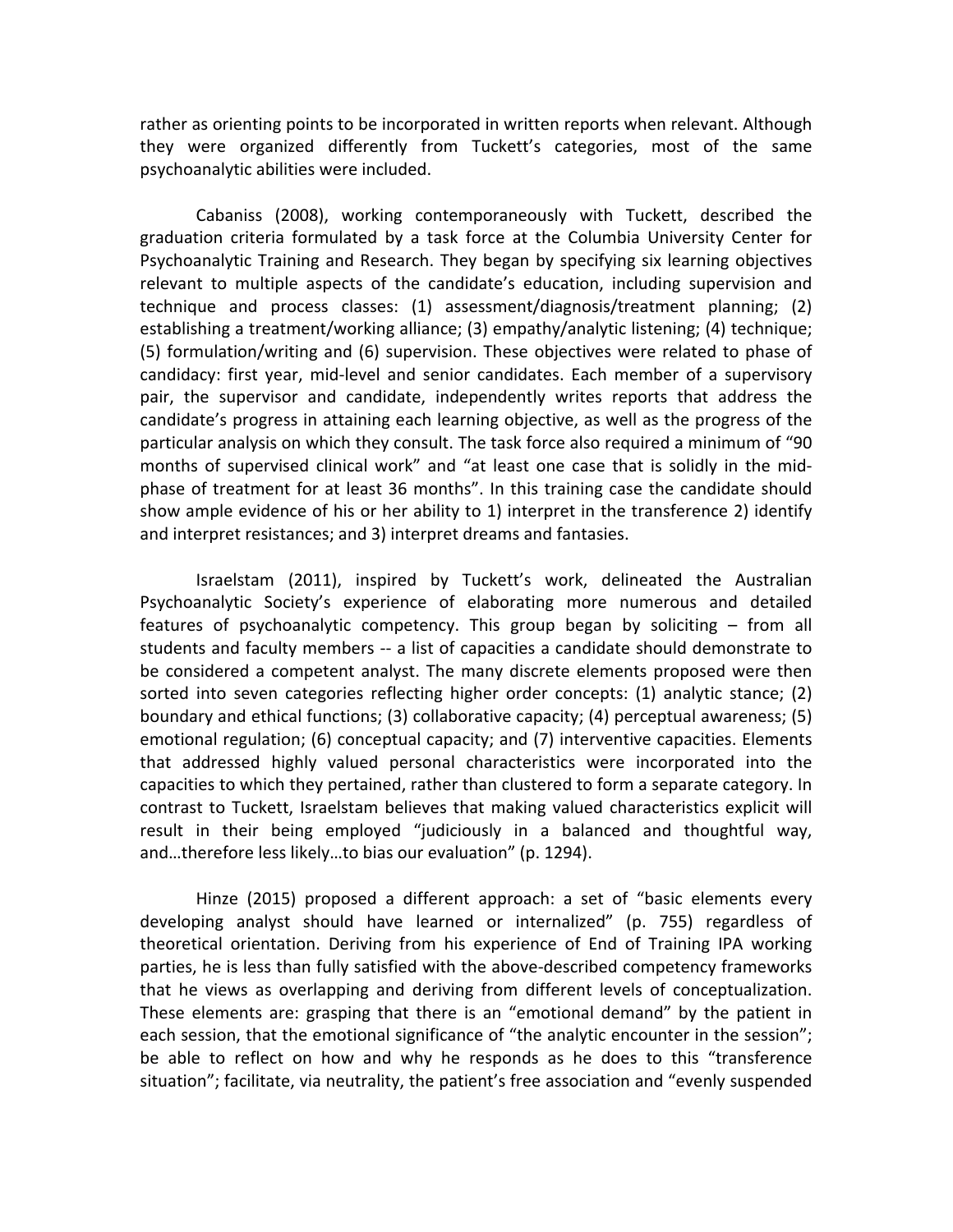attention"; and have a "coherent conceptual background" that he applies to his clinical work that also undergirds "conceptual generalizations" about his clinical experience.

## **Comparison of Frameworks**

The frameworks published by Cabaniss, Israelstam and Tuckett have a great deal in common with each other, as well as with the framework established by IPE. However, each one is organized somewhat differently and employs slightly different terminology. All four emphasize competency in (1) conceptualizing (variously referred to as Tuckett's "the conceptual frame", Israelstam's "conceptual capacity", and Columbia's "formulation/writing", as contrasted with IPE where written reports and conceptualization are separated; (2) technique (Tuckett's "the interventional frame", IPE's "interventional skills", Israelstam's "interventive capacities"); and (3) maintaining an analytic stance (IPE's "analytic attitude and stance", Tuckett's "participant-observer frame", Columbia's "empathy/analytic listening", Israelstam's "analytic stance"). In some settings, aspects of functioning encompassed by "analytic stance" at IPE are designated as separate categories (Israelstam's "perceptual awareness", Columbia's "empathy/analytic listening" and "establishing treatment/working alliance"); IPE's category "self-awareness and self-assessment" encompasses Israelstam's "boundary and ethical functions" and "emotional regulation", and IPE's "analytic attitude and stance" encompasses "collaborative capacity". Finally, some criteria are specific to particular settings, e.g., Columbia's emphasis upon diagnosis, ("assessment/diagnosis/treatment planning"), reflecting the perspective that one can know in advance who is analyzable. Finally, Columbia and IPE treat the candidate's functioning in supervision as a separate category.

IPE's framework, like that of the Australian Psychoanalytic Society, explicitly includes consideration of personal characteristics (such as "thinks flexibly and imaginatively; changes perspective; tolerates complexity and contradiction; open to being surprised") as aspects of the capacity for analytic listening. We, too, believe that one does not need to throw out personal characteristics to reduce the impact of personal responses.

In contrast to Columbia's delineation of progressive growth toward each objective for "1<sup>st</sup> year", "Mid-level" and "Senior" candidates, IPE's experience has been that a psychoanalytic competency which comes very naturally to one candidate at the outset of training may require a steep learning curve for another candidate. We have seen some candidates who fell short in major ways early on in their candidacies dramatically turn a corner at a later point, while others who began with great promise may stall in their development. For this reason, we track each individual's gradual acquisition of competencies, comparing each person with him/herself along multiple dimensions. 

Another difference is IPE's decision entirely to omit quantitative case requirements because we feel they are misleading at best, and at worst can encourage